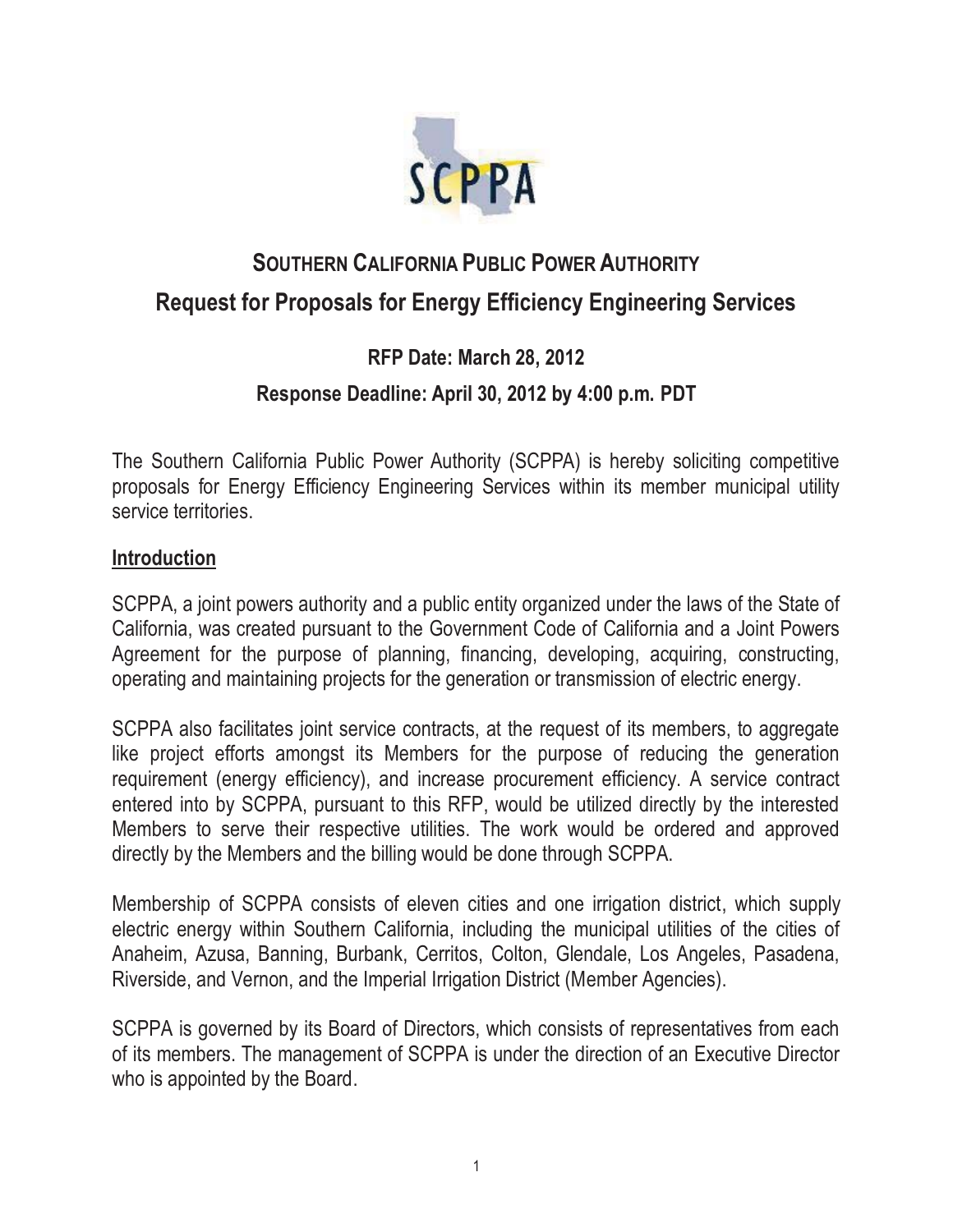## **Areas of Interest**

Several SCPPA members have expressed interest in obtaining energy efficiency engineering services to meet the needs of their municipalities as follows:

- 1. Energy Efficiency Incentive Program Implementation and Technical Support
	- Evaluate Project Energy Savings and Cost Estimates
	- **•** Conduct Customer Equipment Inspections
	- Provide Customer Calculation and Incentive Application Assistance
	- Develop Program Support Software
	- Conduct Energy Audits
	- Develop and Implement Measurement & Verification (M&V)
- 2. Energy Efficiency Program Design and Development
	- Design Market Segment and/or Technology Focused Programs
	- Develop Program Policies & Procedures
	- Create Application Forms and Review Processes
	- **•** Develop Savings Calculation Tools
- 3. Energy Efficiency Incentive Program Evaluation and Reporting
	- Verify Program Energy Savings and Costs
	- Evaluate Program Cost-Effectiveness TRC and PAC
	- Conduct Site Inspections
	- Perform Program Evaluation, Measurement & Verification (EM&V)
- 4. Solar Incentive Program Implementation
	- Design & Implement Solar or Clean Generator Programs
	- Verify System Output and Incentive Calculations
	- Conduct Site Inspections
	- Develop Program Support Software
- 5. General Engineering Services
	- Technology Assessment
	- System Performance Testing
	- Evaluate Distributed Generation Opportunities
	- **Assess Building / Equipment Codes & Standards**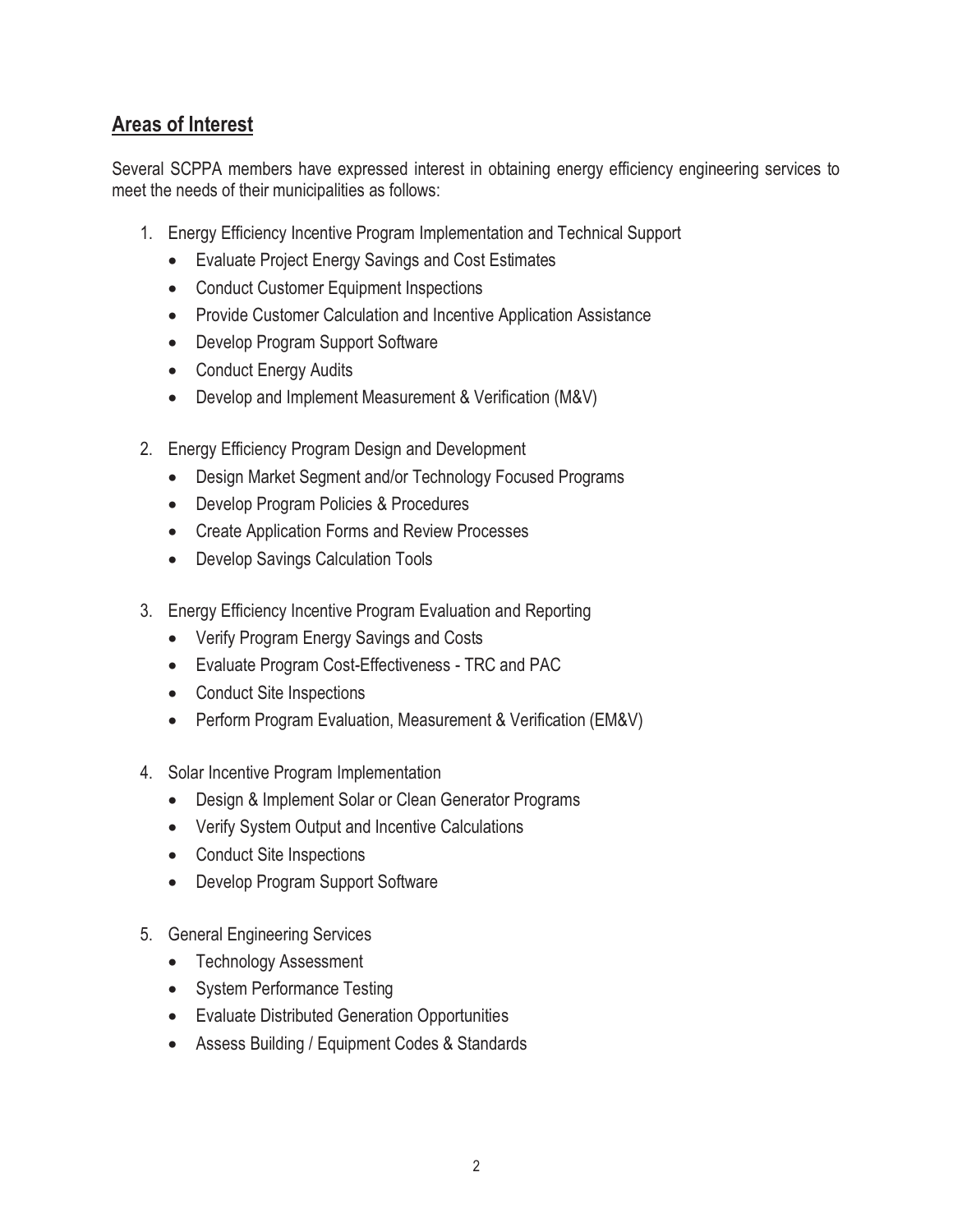## **Proposal Submission Required Elements**

**1. Transmittal Letter:** A brief statement of the Respondent's understanding of the work to be done and commitment to perform the work as scheduled including a summary of exceptions taken to the request for proposal requirements, statement of work, specifications, and reference to any proposed contractual terms and conditions required by the proposer. An officer authorized to bind must sign the proposal on behalf of the proposer and must include the following declarations on the Transmittal Letter:

> "This proposal is genuine, and not sham or collusive, nor made in the interest or in behalf of any person not herein named; the proposer has not directly or indirectly induced or solicited any other proposer to put in a sham bid, or any other person, firm or corporation to refrain from submitting a proposal; and the proposer has not in any manner sought by collusion to secure for themselves an advantage over any other proposer."

- **2. Applicant Information**: Provide legal name of Company, Physical Street Address, e-mail address, Telephone, Name and Title of individuals authorized to represent the Respondent.
- **3. Proposal:** Provide a description of the proposed project, how it meets each of the objectives of this request for proposals, a detailed description addressing all of the Areas of Interest, as well as any functions which are not fulfilled by the Respondent's solution.
- **4. Fees:** SCPPA is interested in discovering the Respondent's capabilities and pricing to make an informed decision and proceed to more specific negotiations. Pricing should be made based on good faith estimates of the requirements defined in this request for proposals. Detail specific examples or estimates of the fees. Describe how the fees will be determined. Prior to contract award, the successful bidder shall supply a detailed breakdown of the applicable overheads and fringe benefit costs that are part of the labor rates and other direct costs associated with the services to be performed.
- **5. Experience:** Respondent will clearly identify project participants and management team.
	- a. Describe your firm's experience within the engineering and delivery of the Areas of Interest as may be applicable to this request for proposals, your organizational structure, management qualifications, and other contract related qualifications, including number of years firm has been in business.
	- a. Specify key employees and describe their qualifications, experience and duties related to this request for proposals, including the office location(s) where work will be performed.
	- b. Provide a commitment statement for the retention and use of key employees as proposed, their availability to initiate and sustain the proposal, as well as planned supplement if not available to assure project delivery.
	- c. State whether proposer will use subcontractors to perform services pursuant to the contract. Should the use of subcontractors be offered, the proposer shall provide the same assurances of competence for the subcontractor, plus the demonstrated ability to manage and supervise the subcontracted work. Subcontractors shall not be allowed to further subcontract with others for work which is integral to the proposed solution. The provisions of this contract shall apply to all subcontractors in the same manner as to the proposer.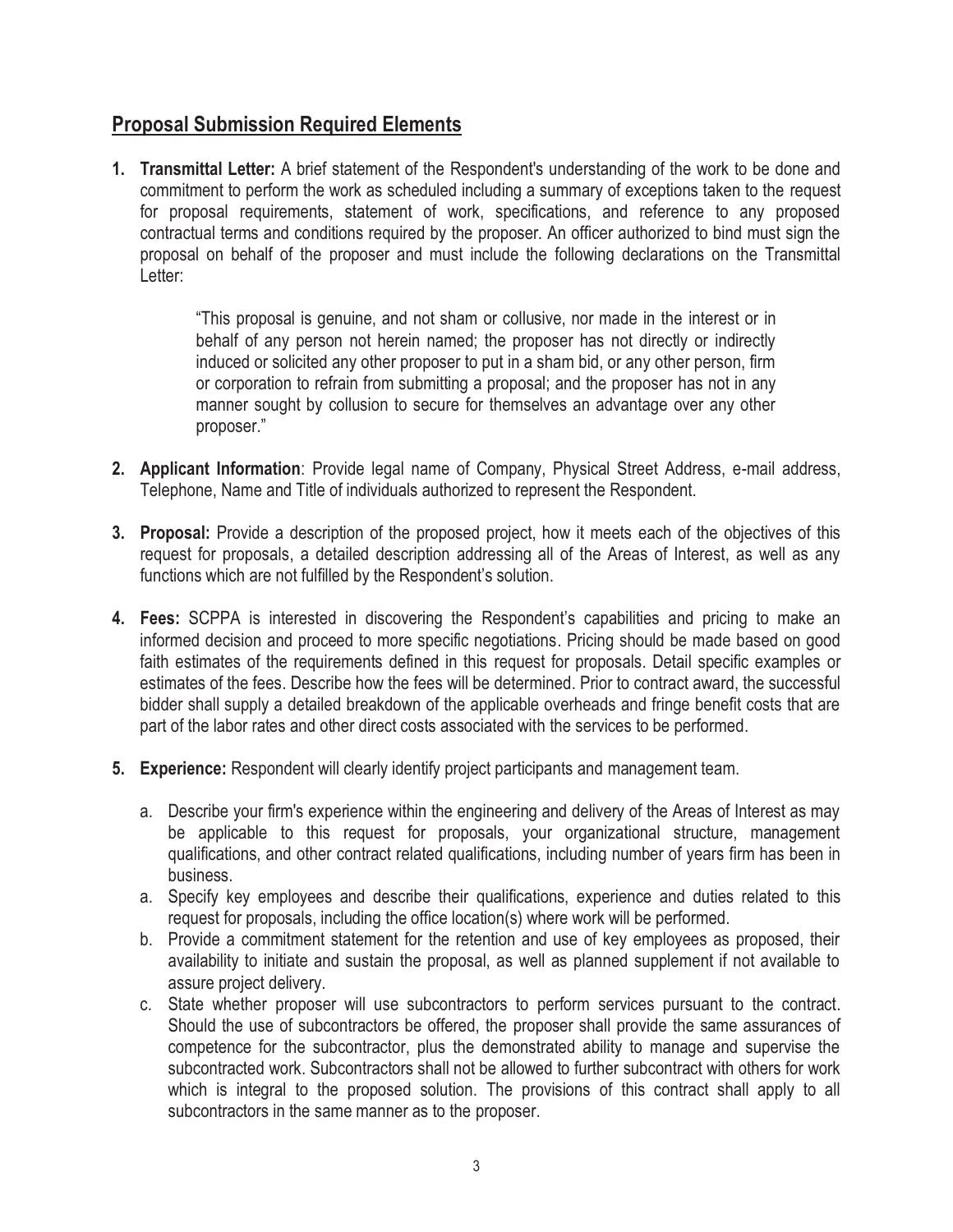- d. Respondent shall indicate any and all pending litigation that could affect the viability of respondent's proposal, continuance of existing contracts, operation or financial stability.
- e. Describe whether the proposer has, within the last three years, rendered any service to SCPPA or to any of SCPPA's Member Agencies, either as a contractor or subcontractor, either under the current proposer's name or any other name or organization. If so, please provide details (status as prime or subcontractor, brief description of the contract, contract start and end dates, the contract administrator name, and total actual contract expenditures).

## **Proposal Submission Delivery Requirements**

There will be no initial proposer's conference associated with this request for proposals. Clarification questions may be addressed to Julie Felipe at jfelipe@scppa.org.

One (1) hard copy of your response, including a transmittal letter of authentic offer with wet-ink authority signature, and any supporting documentation should be delivered prior to 4:00 p.m. on April 30, 2012, to:

> Southern California Public Power Authority 225 S. Lake Avenue, Suite 1250 Pasadena, California 91101

One electronic copy of your proposal should also be delivered to the address above, preferably on a CD or USB flash drive, or alternately e-mailed to jfelipe@scppa.org.

No contact should be made with the Board of Directors, committee or working group representatives, or SCPPA Participating Member Agencies concerning this request for proposals.

All information received by SCPPA in response to this request for proposals is subject to the California Public Records Act and all submissions may be subject to review in the event of an Audit.

#### **Proposal Terms and Conditions**

- 1. SCPPA reserves the right to cancel this RFP at any time, reject any and all proposals and to waive irregularities.
- 2. SCPPA shall determine at its sole discretion the value of any and/or all proposals including price and non-price attributes.
- 3. Proposals may be sub-divided or combined with other proposals, at SCPPA's sole discretion.
- 4. SCPPA shall perform an initial screening evaluation to identify and eliminate any proposals that are not responsive to the request for proposals, do not meet the minimum requirements set forth in the request for proposals, are clearly not economically competitive with other proposals, or are submitted by respondents that lack appropriate creditworthiness, sufficient financial resources, or qualifications to provide dependable and reliable services.
- 5. SCPPA reserves the right to submit follow up questions or inquiries to request clarification of information submitted and to request additional information from any one or more of the respondents.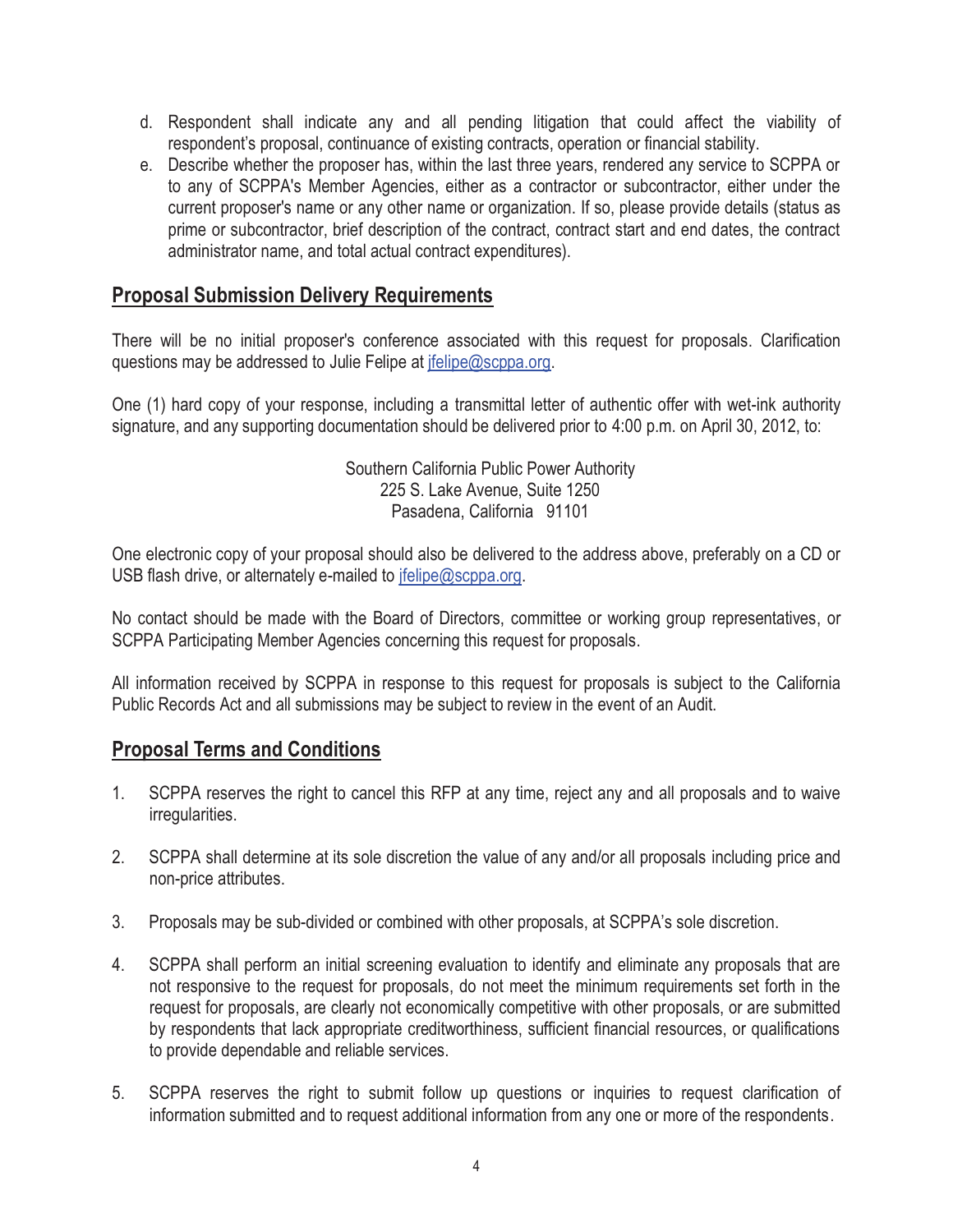- 6. SCPPA reserves the right, without qualification and in its sole discretion, to accept or reject any or all proposals for any reason without explanation to the respondent, or to make the award to that respondent, who, in the opinion of SCPPA, will provide the most value to SCPPA and its customers.
- 7. SCPPA may decline to enter into any potential engagement agreement or contract with any respondent, terminate negotiations with any respondent, or to abandon the request for proposal process in its entirety.
- 8. SCPPA reserves the right to make an award to the other than the lowest price offer or the proposal evidencing the greatest technical ability or other measure if SCPPA determines that to do so would result in the greatest value to SCPPA and its Member Agencies.
- 9. Those respondents who submit proposals agree to do so without legal recourse against SCPPA, its Member Agencies, their directors, officers, employees and agents for rejection of their proposal(s) or for failure to execute or act on their proposal for any reason.
- 10. SCPPA shall not be liable to any respondent or party in law or equity for any reason whatsoever for any acts or omissions arising out of or in connection with this request for proposals.
- 11. SCPPA shall not be liable for any costs incurred by any respondents in preparing any information for submission in connection with this RFP process or any and all costs resulting from responding to this RFP. Any and all such costs whatsoever shall remain the sole responsibility of the respondent
- 12. SCPPA may require certain performance assurances from proposers prior to entering into negotiations for a proposed project. Such assurances may potentially include a requirement that proposers provide some form of performance security.
- 13. Either SCPPA collectively or Member Agencies individually may respond to, or enter into negotiations for a proposal. SCPPA is not responsible or liable for individual Member Agency interactions with the respondent which are not entirely contained within SCPPA's option or election to engage the respondent as defined within the Terms and Conditions herein.

## **Additional Requirements for Proposal**

- **1. Consideration of Responses:** Submitted proposals should be prepared simply and economically, without the inclusion of unnecessary promotional materials. Proposals should be submitted on recycled paper that has a minimum of thirty percent (30%) post-consumer recycled content and duplex copied (double-sided pages) where applicable.
- **2. Insurance, Licensing, or other Certification:** If selected, the proposer will be required to maintain sufficient insurance, licenses, or other required certifications for the type of work being performed. SCPPA or its Member Agencies may require specific insurance coverage to be established and maintained during the course of work and as a condition of award or continuation of contract.
- **3. Non-Discrimination/Equal Employment Practices/Affirmative Action Plan:** If selected, the proposer and each of its known subcontractors may be required to complete and file an acceptable Affirmative Action Plan. The Affirmative Action Plan may be set forth in the form required as a business